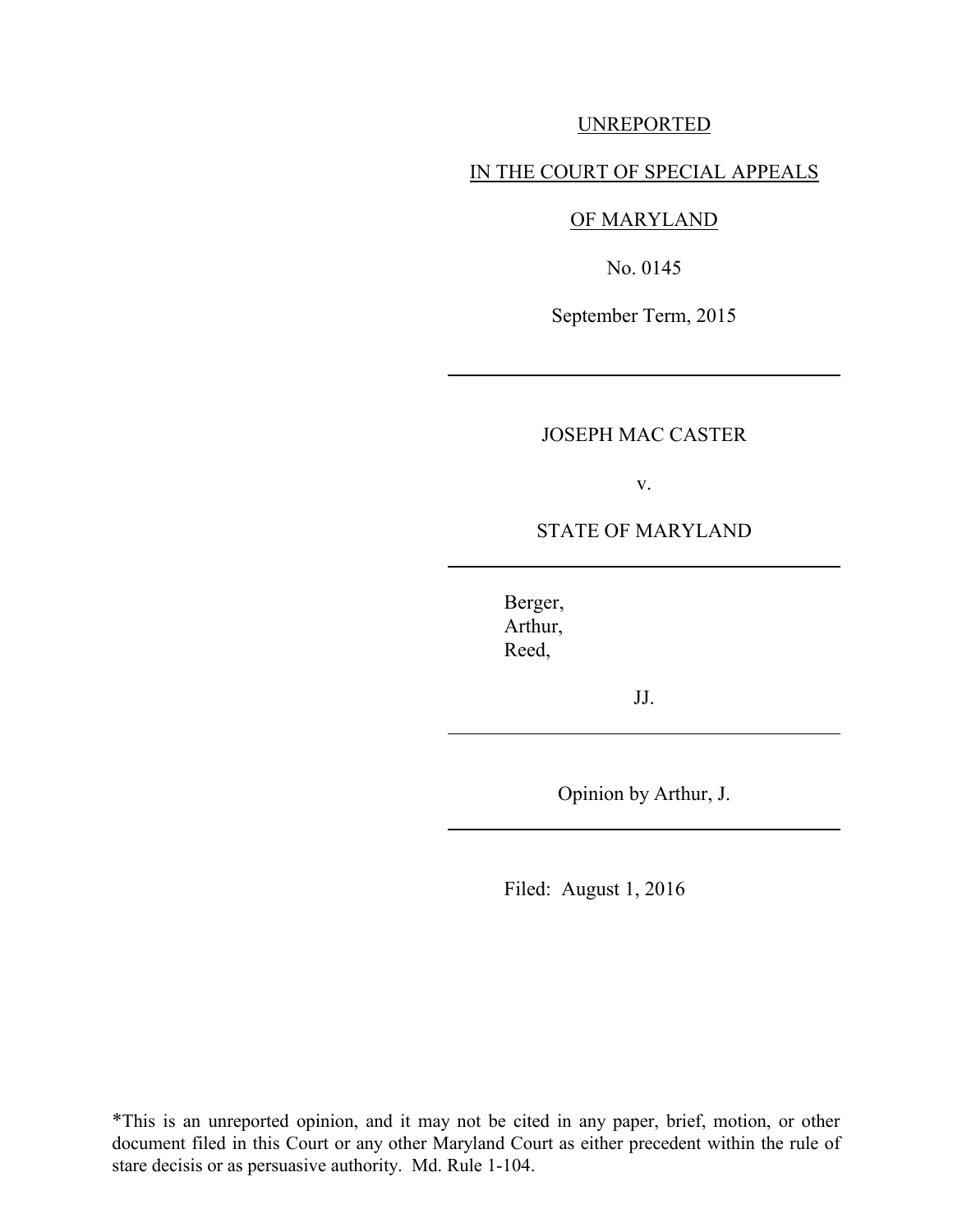When law enforcement officers executed a search warrant at a Frostburg apartment, Joseph Mac Caster, appellant, and other occupants of the apartment were arrested in possession of street-ready packages of heroin and cocaine. A jury in the Circuit Court for Allegany County convicted Caster of possession with intent to distribute heroin, possession with intent to distribute cocaine, conspiracy to possess heroin with the intent to distribute, conspiracy to possess cocaine with the intent to distribute, possession of heroin, possession of cocaine, and possession of controlled paraphernalia. The court sentenced Caster to a total of 32 years of imprisonment: 14 years for possession of heroin with the intent to distribute, a consecutive 14 years for possession of cocaine with the intent to distribute, and a consecutive four years for possession of paraphernalia. The remaining convictions, including both conspiracy convictions, were merged for sentencing purposes.

On appeal, Caster raises the following challenges to his convictions:

1. Was the evidence sufficient to sustain the conspiracy convictions?

2. Did the circuit court err in instructing the jury that possessing cocaine and heroin is unlawful unless one has permission from a medical provider?

We conclude that because the State presented no evidence of separate agreements with respect to the cocaine and the heroin, the evidence does not support separate convictions for conspiracy to possess heroin with intent to distribute and conspiracy to possess cocaine with intent to distribute. With respect to the jury instruction, Caster did not object, and plain error relief is not warranted. Accordingly, we shall reverse the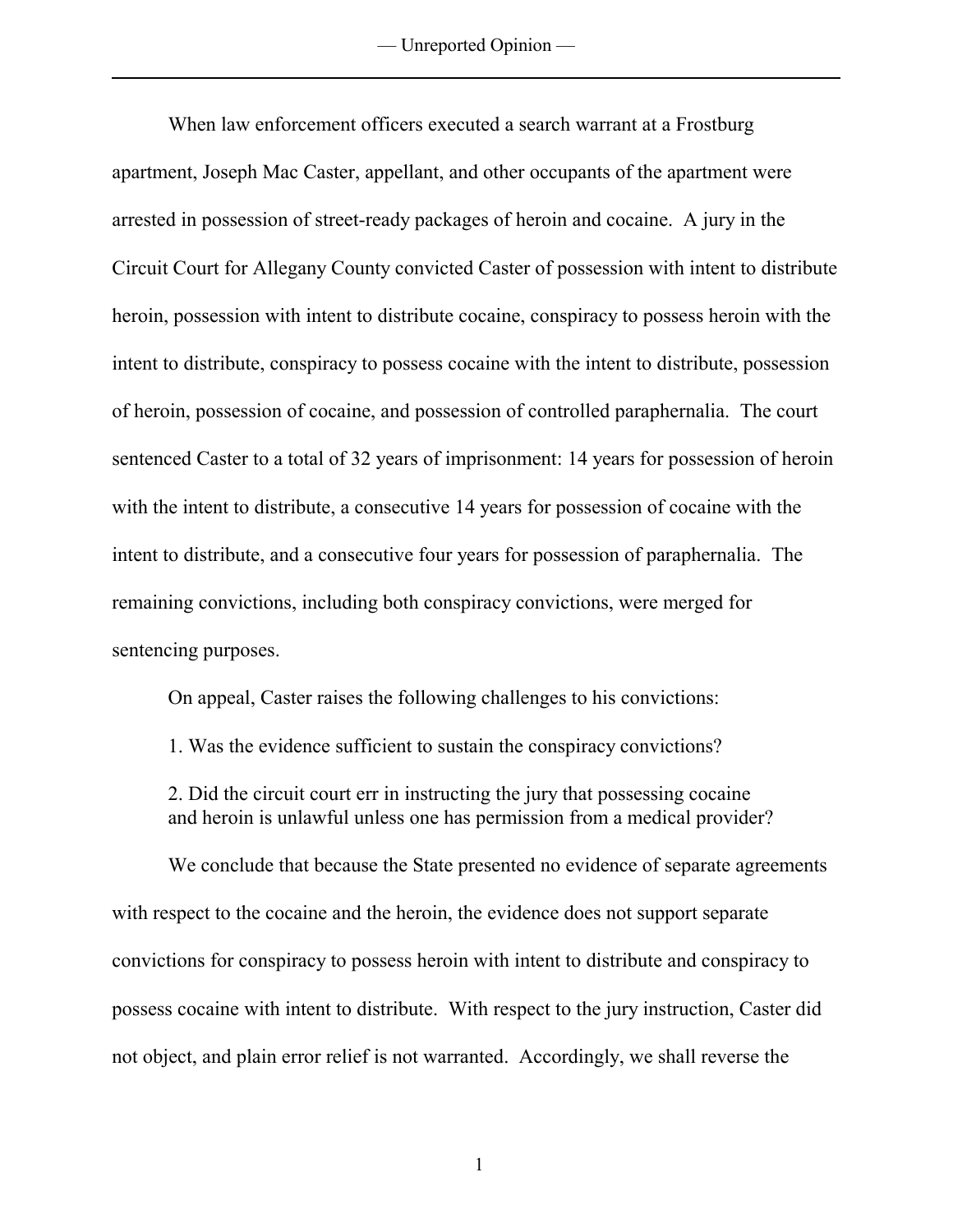conviction for conspiracy to possess cocaine with intent to distribute and affirm Caster's remaining convictions and sentences.

### **FACTS AND LEGAL PROCEEDINGS**

On April 29, 2014, members of an Allegany County-area narcotics task force prepared to execute a no-knock search warrant for an apartment in Frostburg. Although Caster was not one of the two persons named in the warrant, Caster and others were on the premises, in plain view of heroin and cocaine that was packaged for sale, when the law enforcement officers breached the front door without warning.

 Sergeant Wade Sibley of the Allegany County Sheriff's Office, who watched the apartment for more than an hour before the warrant was executed, did not see Caster enter or exit during that time. He did, however, observe another person leave and return to the apartment "several times."

 As members of the Cumberland Emergency Response Team entered the apartment without knocking, they saw three or four men in the living room. When ordered to raise their hands, each of the men threw small packages of heroin and cocaine into the air.

As other members of the Emergency Response Team moved to detain the men in the living room and a man who attempted to escape through a window, Cumberland City Police Lieutenant Brian Lepley detected some activity in the bathroom. When Lt. Lepley entered the bathroom, Caster was heading for the toilet. Lt. Lepley observed Caster drop a plastic bag containing what was later confirmed to be heroin. After Caster was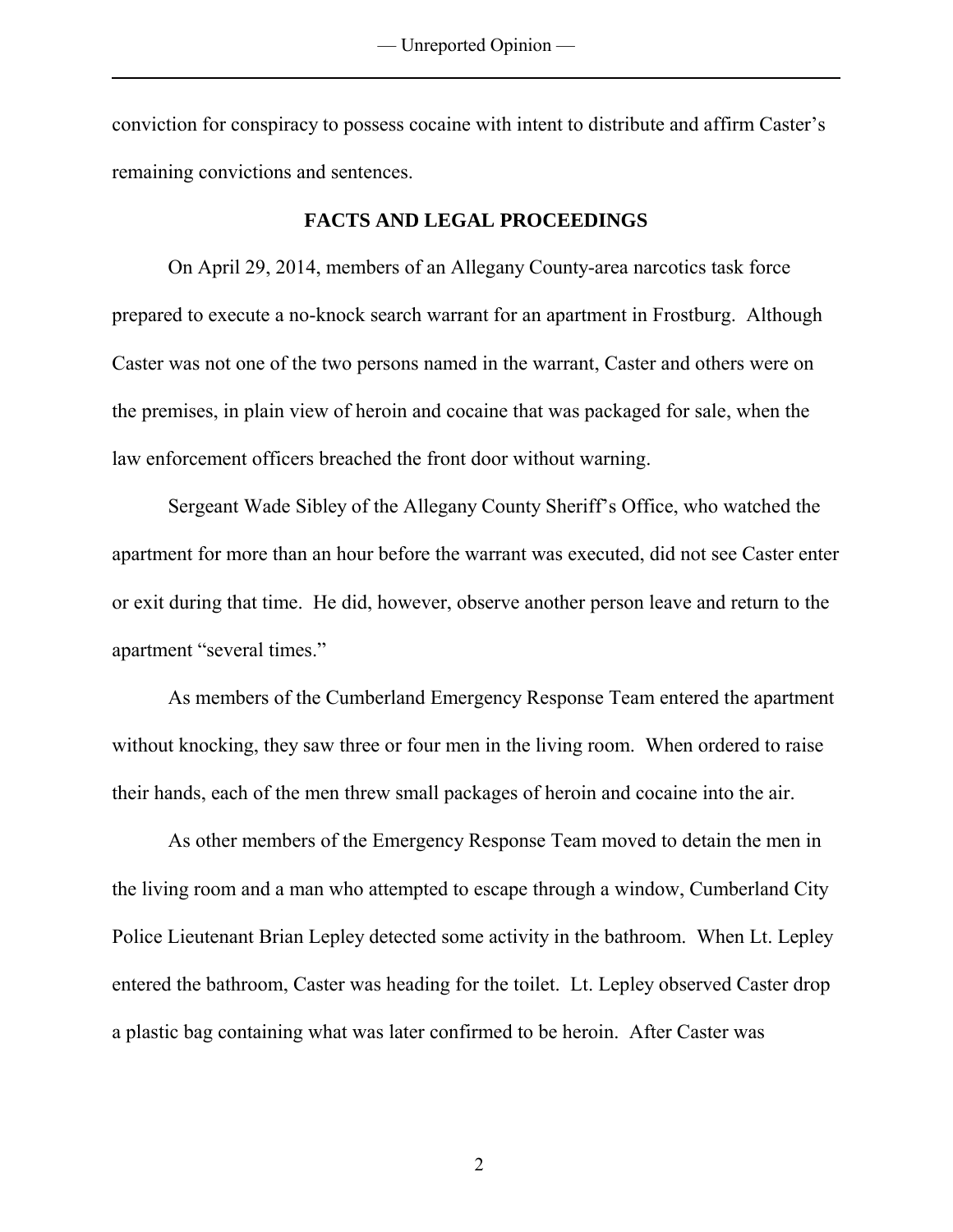handcuffed, the officers recovered a larger, clear baggie from the bathroom floor. That baggie contained mini-bags of what were suspected to be illegal drugs.

 From the apartment, the officers recovered a total of 18 "mini-bags" of black heroin, 16 bags of brown heroin, and 14 containing crack cocaine. According to Sgt. Sibley, who testified as an expert in the manufacture, use, processing, packaging, transport, and sale of controlled dangerous substances in Allegany County, all of the mini-bags were sealed in typical "corner baggie"-style packaging, and each contained an amount ready for sale at a price of \$100.

In the apartment, the officers recovered a Social Security card and a birth certificate for Caster, as well as over \$1,000 in an article of clothing. In addition, the officers found two digital scales (one in a bedroom; one in the kitchen) and baggies matching those cut down to make the "corner baggies" found elsewhere in the apartment. Sgt. Sibley explained that the scale and baggies found in the bedroom were common tools used by drug dealers to measure and package heroin and cocaine for sale.

Sgt. Sibley testified that people involved in selling heroin and cocaine typically work with others, from a "stash house," where "they actually will all meet up . . . to disseminate both . . . money and product." Individual "runners" may be observed coming and going in the course of making sales.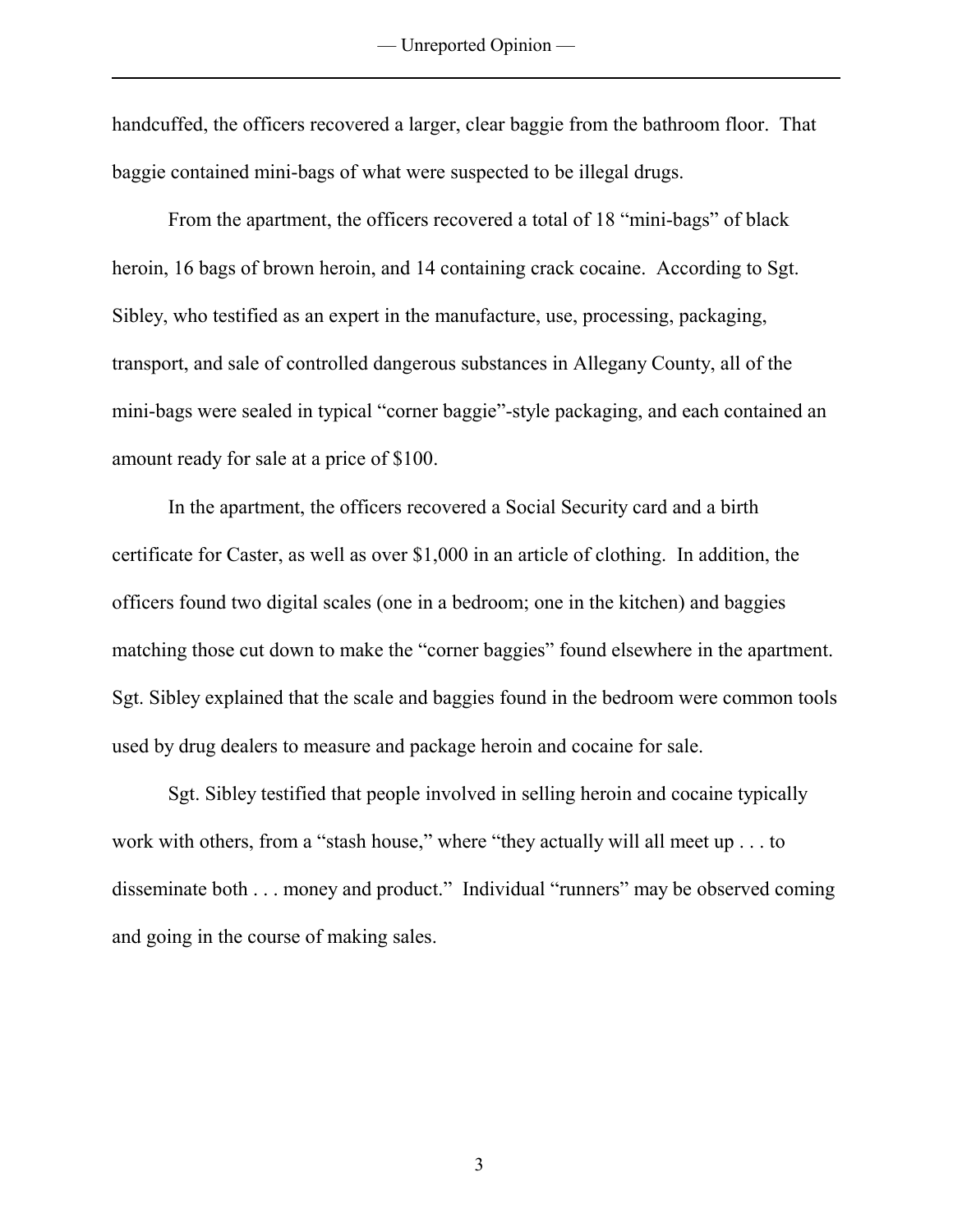#### **DISCUSSION**

## **I. Conspiracy Convictions**

#### **A. Circumstantial Evidence of Agreement**

 Caster contends that "the evidence was insufficient to sustain the conspiracy convictions because the State presented insufficient evidence of an agreement between Mr. Caster and the others in the apartment." In his view, "[t]he evidence showed only that police found several persons, including Mr. Caster, in an apartment containing drug contraband[,]" which "might have been sufficient to establish possession or possession with to distribute[,]" but was "not necessarily . . . sufficient evidence for conspiracy." The State responds that it adduced sufficient evidence of a conspiracy through the expert and eyewitness testimony supporting inferences that "the apartment was a 'stash house' and that its occupants were running a drug distribution operation."

In assessing the sufficiency of the evidence supporting a criminal conviction, we ask "'whether, after viewing the evidence in the light most favorable to the prosecution, *any* rational trier of fact could have found the essential elements of the crime beyond a reasonable doubt.'" *McClurkin v. State*, 222 Md. App. 461, 486, *cert. denied*, 443 Md. 735-36, *cert. denied*, \_\_\_ U.S. \_\_\_, 136 S. Ct. 564 (2015) (quoting *Jackson v. Virginia*, 443 U.S. 307, 319 (1979)). "In applying that standard, we give 'due regard to the [factfinder's] findings of facts, its resolution of conflicting evidence, and, significantly, its opportunity to observe and assess the credibility of witnesses.'" *Id.* (citation omitted).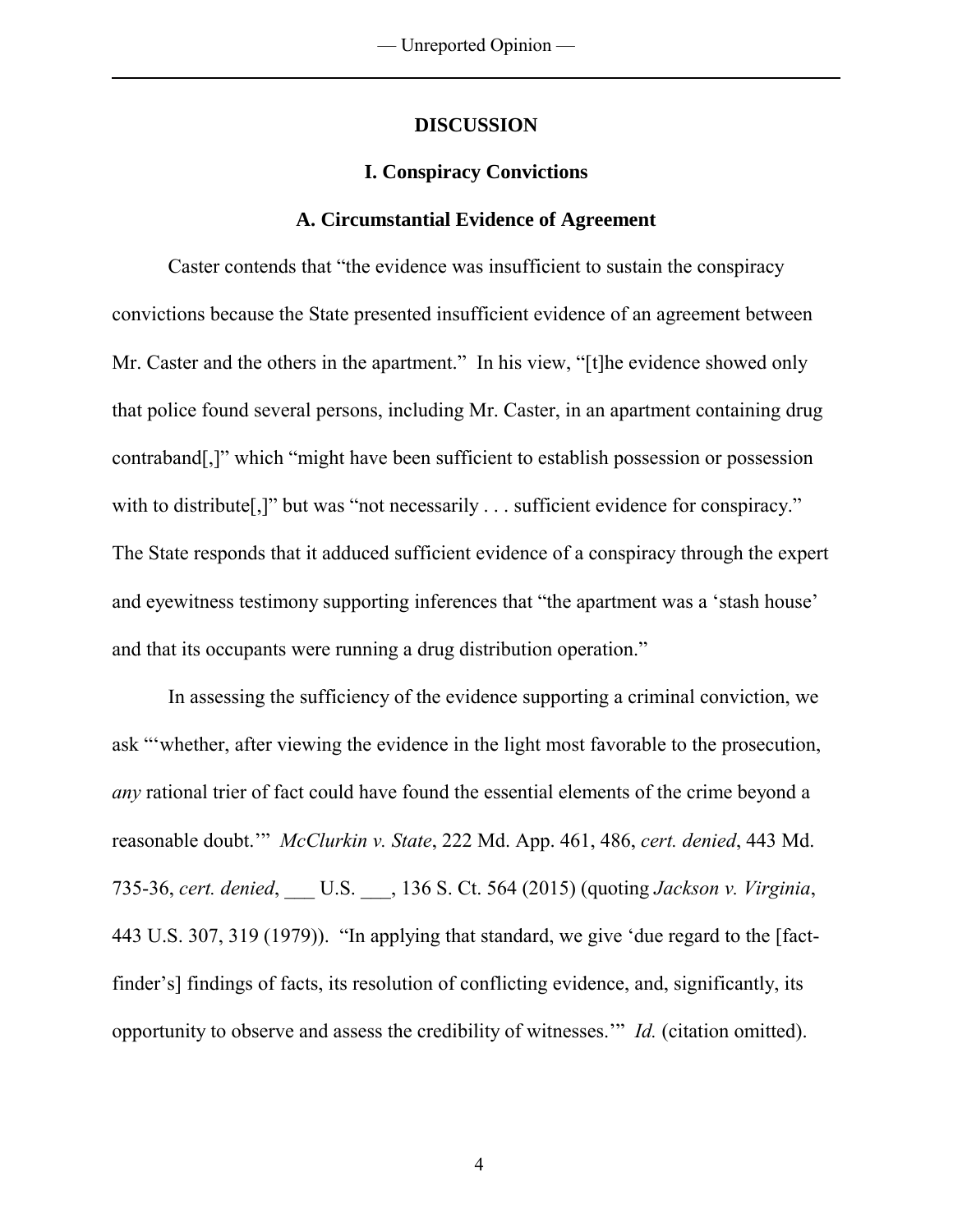"In Maryland, conspiracy remains a common law crime." *Mitchell v. State*, 363

Md. 130, 145 (2001). The Court of Appeals has described the offense as follows:

"A criminal conspiracy consists of the combination of two or more persons to accomplish some unlawful purpose, or to accomplish a lawful purpose by unlawful means. The essence of a criminal conspiracy is an unlawful agreement. The agreement need not be formal or spoken, provided there is a meeting of the minds reflecting a unity of purpose and design. In Maryland, the crime is complete when the unlawful agreement is reached, and no overt act in furtherance of the agreement need be shown."

# *Id.* (quoting *Townes v. State*, 314 Md. 71, 75 (1988)).

The Court continued:

Although a conspiracy may be shown by circumstantial evidence, from which a common design may be inferred, the requirement that there must be a meeting of the minds – a unity of purpose and design – means that the parties to a conspiracy, at the very least, must (1) have given sufficient thought to the matter, however briefly or even impulsively, to be able mentally to appreciate or articulate the object of the conspiracy – the objective to be achieved or the act to be committed, and (2) whether informed by words or by gesture, understand that another person also has achieved that conceptualization and agrees to cooperate in the achievement of that objective or the commission of that act. Absent that minimum level of understanding, there cannot be the required unity of purpose and design . . . . [T]herefore, conspiracy is necessarily a specific intent crime; there must exist the specific intent to join with another person in the accomplishment of an unlawful purpose or a lawful purpose by unlawful means.

*Id.* at 145-46 (citations omitted).

 Applying these principles, we conclude that the evidence was sufficient to establish an agreement to possess the heroin and cocaine found in the apartment, with the intent to distribute it. The jury was entitled to infer a meeting of the minds among Caster and the other occupants of the small apartment, where heroin and cocaine were found in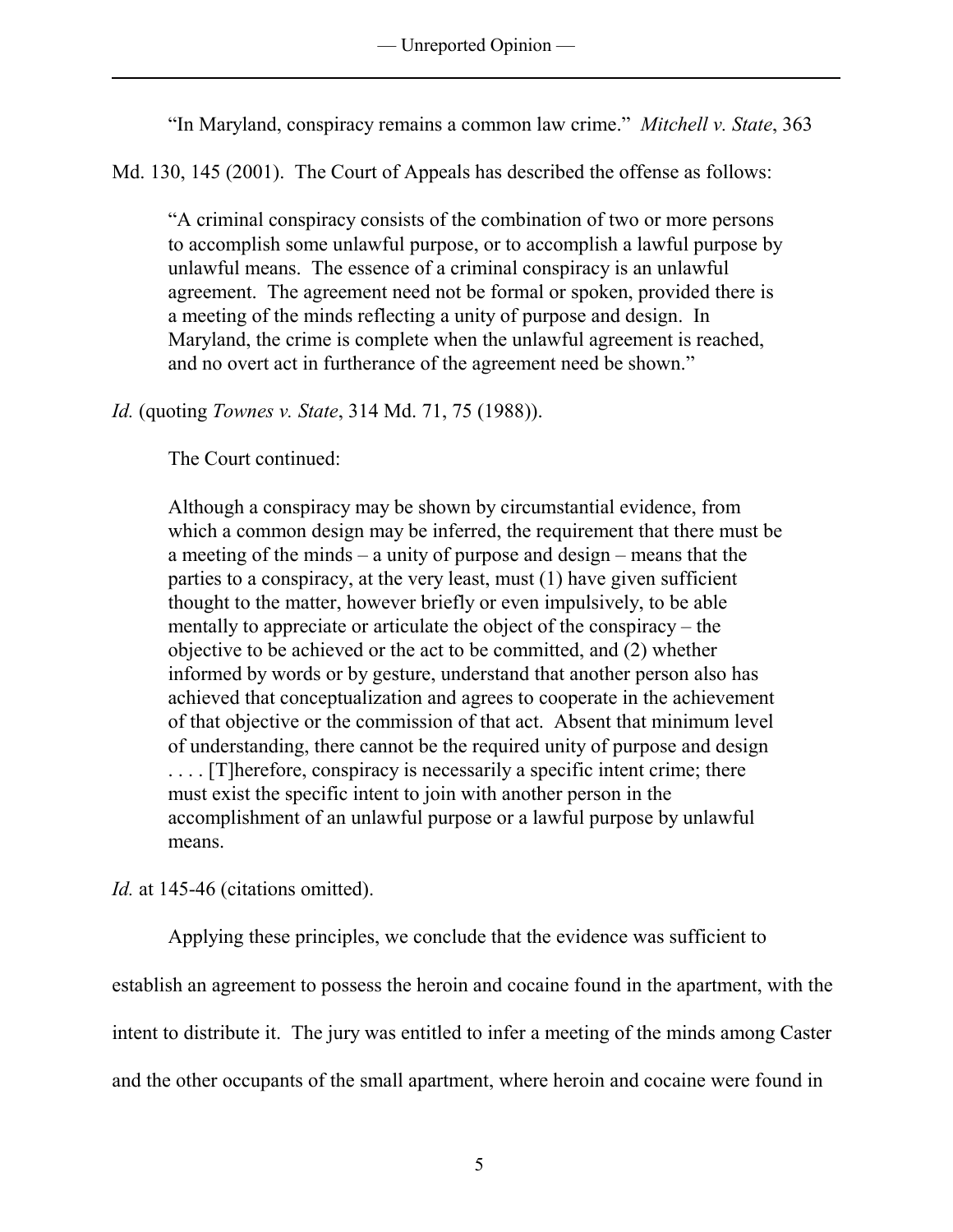plain view when the officers suddenly entered under the authority of the no-knock warrant.

According to the State's expert, drug distributors commonly work in groups out of a "stash house," with persons meeting to package illegal drugs, to collect and deliver money, and to supply runners who may be seen entering and exiting in the course of conducting sales. Sgt. Sibley, who watched the apartment before execution of the warrant, saw the man who later fled out the window come and go from the apartment "several times," as a runner from a stash house would. Caster was in that small apartment long enough to support an inference that he was aware of the drug-distribution activities that were openly taking place therein.

Moreover, Caster's behavior and other circumstantial evidence supported an inference that he was engaged in a drug-distribution enterprise with the other occupants of the apartment. Lt. Lepley testified that when police entered, Caster had fled into the bathroom. Caster was apprehended while heading for the toilet. Beside him on the floor was a large bag of illegal drugs. The material, sizes, and contents of the packages recovered in the bathroom matched the material, sizes, and contents of the packages thrown by the men in the adjacent living room. The total number (34 bags of heroin, 41 bags of crack) and value (approximately \$7,500) of the sealed, street-sized packages supported an inference that the heroin and cocaine were intended for sale rather than for personal use. Finally, the digital scale, baggies, and money found in the bedroom with Caster's important personal documents were consistent with what one would find in an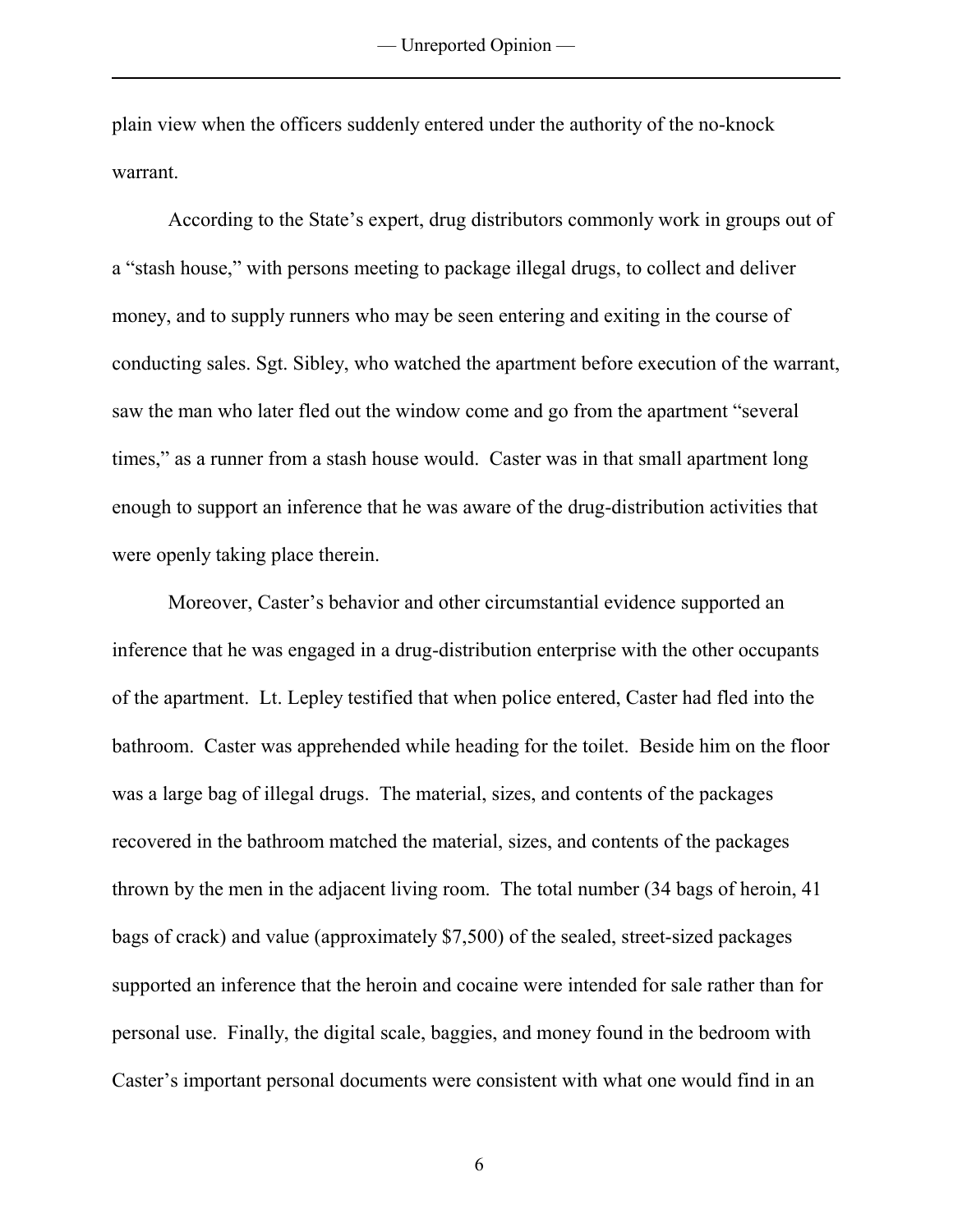ongoing drug-distribution operation. Caster's participation in the operation may be inferred from this evidence, as well as from his flight from police and his attempt to dispose of the illegal drugs.

 When viewed in light of the simultaneous attempts by Caster and other occupants to dispose of the drugs when officers unexpectedly entered, the evidence of so many valuable and uniformly packaged mini-bags of heroin and crack, as well as multiple scales and packaging tools, in plain view throughout the apartment, supports an inference that Caster and the other occupants of the apartment agreed to jointly possess this heroin and cocaine with the intent to distribute it. *Cf. Bordley v. State*, 205 Md. App. 692, 723 (2012) (based on evidence that appellant and his companion were trying to retrieve drugs left in plain view inside their hotel room, "the trial court could reasonably find that appellant and [the companion] agreed to act in concert to distribute the [controlled dangerous substances] they were attempting to secure"); *Manuel v. State*, 85 Md. App. 1, 16 (1990) (to establish drug-distribution conspiracy, State was not required to "show direct communication between all persons in the chain of . . . supply and retailing of the narcotics" because "[t]he parties' knowledge of the existence and importance of the other links in the distribution chain may be inferred from the circumstances, and it is sufficient to show the combination and community of interest"); *Cook v. State*, 84 Md. App. 122, 133 (1990) (evidence of conspiracy to distribute cocaine included "testimony describing the actual raid," which "established that appellant Cook was armed, an indication that he was the leader of the drug operation, and that [other conspirators were present] in a room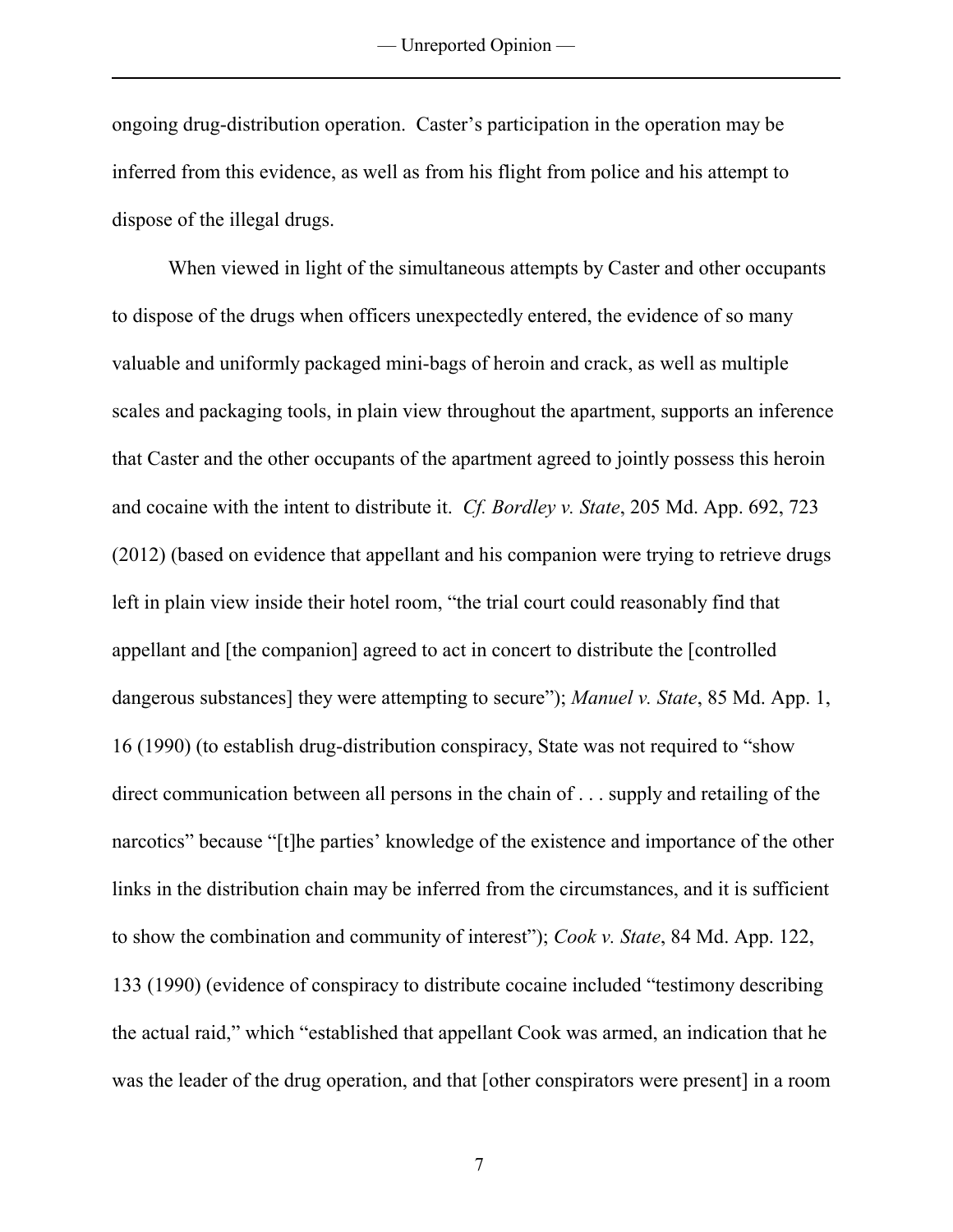in which significant amounts of cocaine and packaging materials, evidencing both ongoing and planned future cocaine distribution, were in plain view"); *Bolden v. State*, 44 Md. App. 643, 652 (1980) (""the law rightly gives room for allowing the conviction of those discovered upon showing sufficiently the essential nature of the plan and their connection with it, without requiring evidence of knowledge of all its details or of the participation of others'") (quoting *Blumenthal v. United States*, 332 U.S. 539, 557  $(1947)$ .

Although we find sufficient circumstantial evidence that Caster had an agreement to possess the drugs with the intent to distribute them, the State presented no evidence of separate agreements with respect to the heroin and the cocaine. We address that problem next.

#### **B. Separate Agreements With Respect to Heroin and Cocaine**

 When the State charges a conspiracy offense, "[t]he unit of prosecution is the agreement or combination rather than each of its criminal objectives." *Tracy v. State*, 319 Md. 452, 459 (1990). The State "'has the burden of proving a *separate* agreement for each conspiracy.'" *Savage v. State*, 212 Md. App. 1, 15 (2013) (citation omitted). "In the multiple conspiracy context, the agreements are 'distinct' and 'independent' from each other" when "each agreement has 'its own end, and each constitutes an end in itself.'" *Id.*  at 17 (citations omitted).

In determining whether the State proved two separate conspiracies, we examine the evidence and charging documents, the State's arguments to the jury, and the trial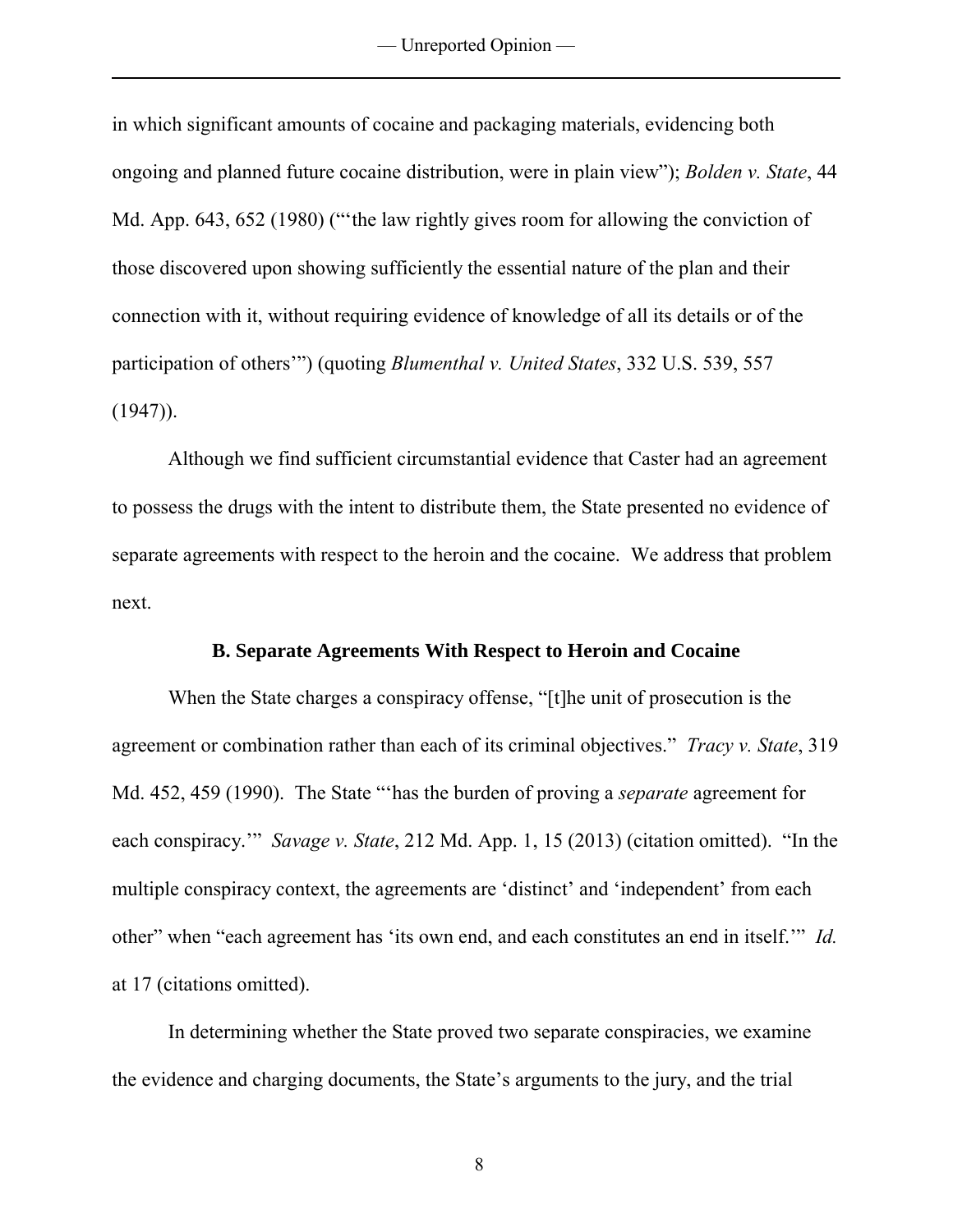— Unreported Opinion —

court's instructions. *See id.* at 24-26. When the State does not advance a two-conspiracy theory or fails to prove separate agreements, the defendant may not be convicted of and sentenced for multiple conspiracies. *See id.* at 26. "If a defendant is convicted of and sentenced for multiple conspiracies when, in fact, only one conspiracy was proven, the Double Jeopardy Clause has been violated." *Id.* at 26. The underlying principle "is that, '[t]o convict [him] severally for being part of two conspiracies when in reality he is only involved in one overall conspiracy would be convicting him of the same crime twice.'" *Id.* at 15 (citation omitted).

 "[A] defendant who distributes a number of controlled dangerous substances in accordance with a single unlawful agreement commits but one crime: common law conspiracy." *Mason v. State*, 302 Md. 434, 445 (1985). "It is irrelevant that a number of controlled dangerous substances are involved in the single conspiracy." *Id.*

It is not impossible to have multiple conspiracy convictions arising out of the distribution and possession of different kinds of illegal drugs. *See, e.g.*, *Manuel*, 85 Md. App. at 11-12 (convictions for conspiracy to possess and distribute cocaine did not merge with convictions for conspiracy to possess and distribute heroin because evidence established "separate, distinct agreement[s]" with respect to heroin and cocaine trafficking rings). But when "the evidence is not sufficient to show the existence of separate conspiratorial agreements," we must conclude that "there was merely one continuous conspiratorial relationship." *Vandegrift v. State*, 82 Md. App. 617, 645-46 (1990) (convictions for conspiracies to distribute marijuana, to distribute cocaine, and to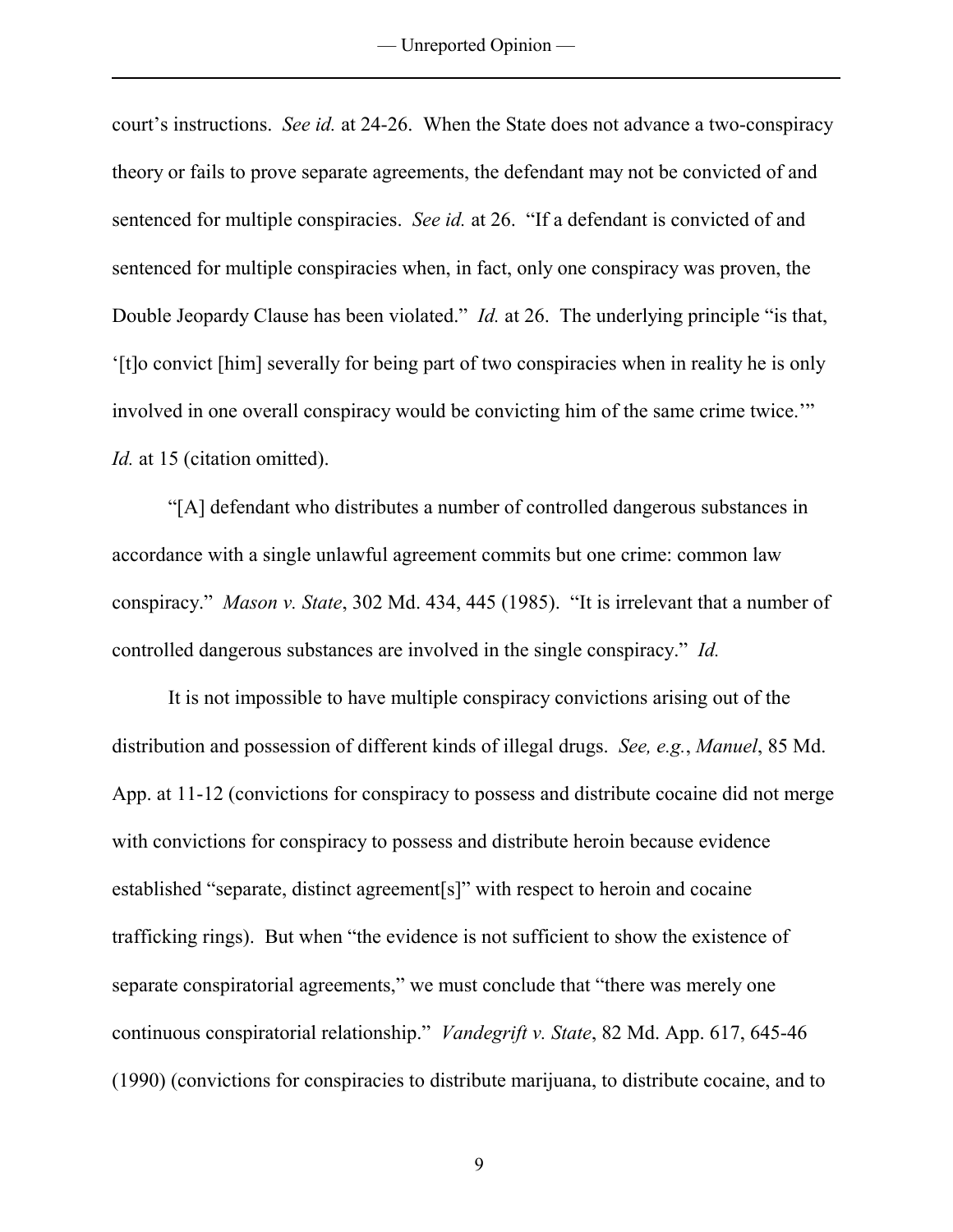import cocaine merged for sentencing purposes); *cf. Ezenwa v. State*, 82 Md. App. 489, 498-99 (1990) (conspiracies to import heroin and to distribute heroin merged where "a single agreement underlay both conspiracy counts").

 We conclude that Caster's separate convictions for conspiracy to possess heroin with intent to distribute and conspiracy to possess cocaine with intent to distribute are inconsistent with principles of double jeopardy. Because the cocaine and heroin were found at the same time in the same apartment in the simultaneous possession of multiple occupants, and because the State presented no argument or evidence of separate agreements relating to the heroin as opposed to the cocaine, the State proved only one conspiracy.

Although Caster does not explicitly advance this argument in support of his sufficiency challenge, he does argue that the State failed to prove the agreement element of conspiracy. In the interest of justice and judicial economy, we interpret Caster's challenge to encompass the principle that the State must adduce sufficient evidence of a separate agreement to support each conspiracy conviction. Because the evidence established only one agreement encompassing both heroin and cocaine, we shall affirm the conviction for conspiracy to possess heroin with intent to distribute it and vacate the separate conviction for conspiracy to possess cocaine with intent to distribute.<sup>1</sup>

 $\overline{a}$ 

<sup>&</sup>lt;sup>1</sup> Because Caster's conspiracy convictions were merged for sentencing purposes, his sentences are unaffected.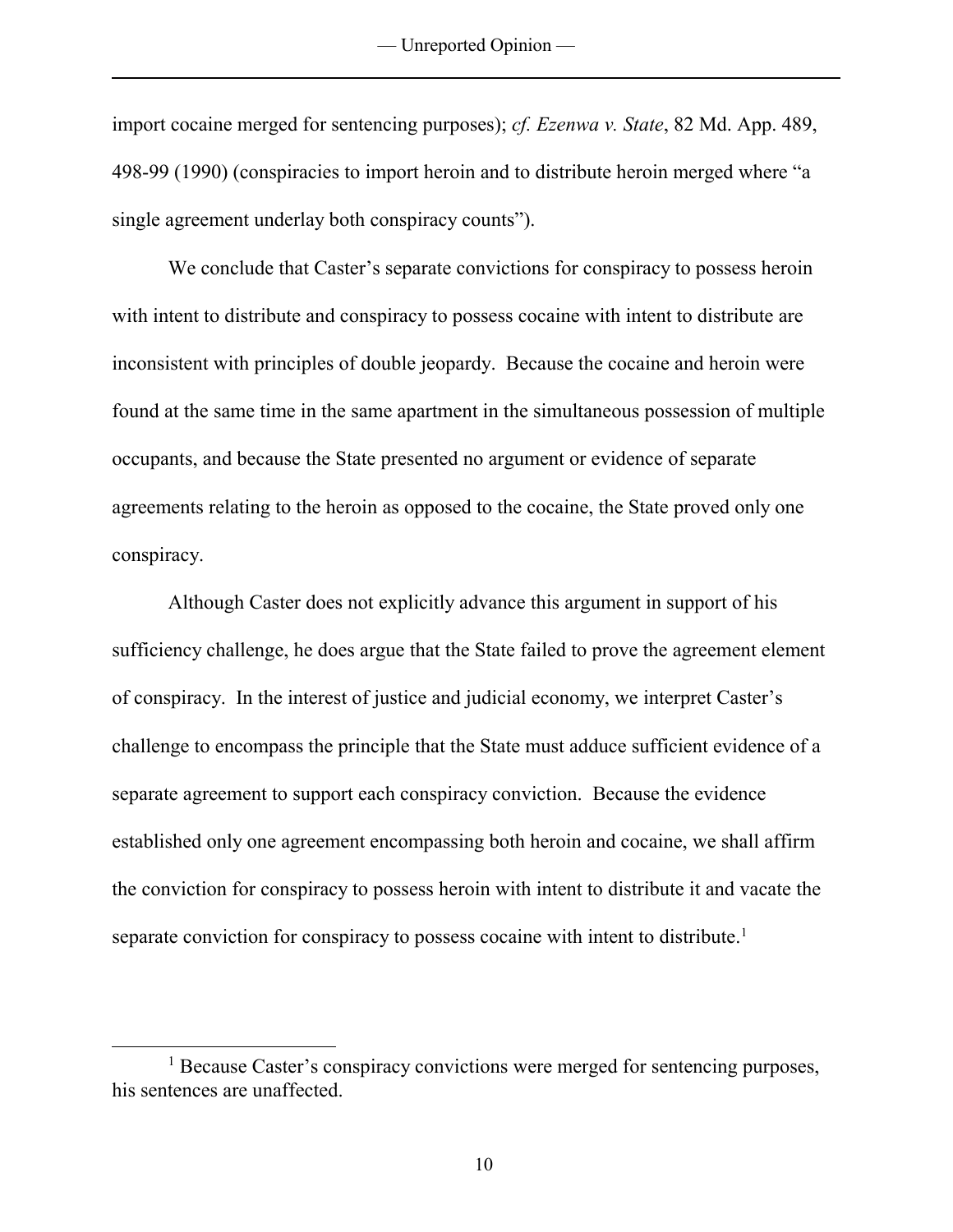# **II. Jury Instruction**

As alternative grounds for reversing all his convictions, Caster argues that "the circuit court erred in instructing the jury that possessing cocaine and heroin is unlawful unless one has permission from a medical provider." This challenge arises from the highlighted portion of the following instruction, addressing what is known as the "medical-permission exception":

Heroin and cocaine are what's [sic] called controlled dangerous substances. It's unlawful for any person to possess any controlled dangerous substance *unless that substance was obtained pursuant to a valid prescription or order form from a physician or other health care provider* while that course [sic] was acting in the course of his or her professional practice.

(Emphasis added.)

As Caster points out, the trial court had no factual basis to instruct the jury on the medical permission exception, because health care providers cannot lawfully prescribe heroin or cocaine. Castor, however, admits that he did not object to this instruction.

Consequently, he seeks relief under the doctrine of plain error.

A jury instruction "must be a correct statement of the law and be applicable under

the facts of the case." *State v. Bircher*, 446 Md. 458, 463 (2016). Under Md. Rule 4-

 $325(e)$ , however,

[n]o party may assign as error the giving or the failure to give an instruction unless the party objects on the record promptly after the court instructs the jury, stating distinctly the matter to which the party objects and the grounds of the objection. . . . An appellate court . . . may however take cognizance of any plain error in the instructions, material to the rights of the defendant, despite a failure to object.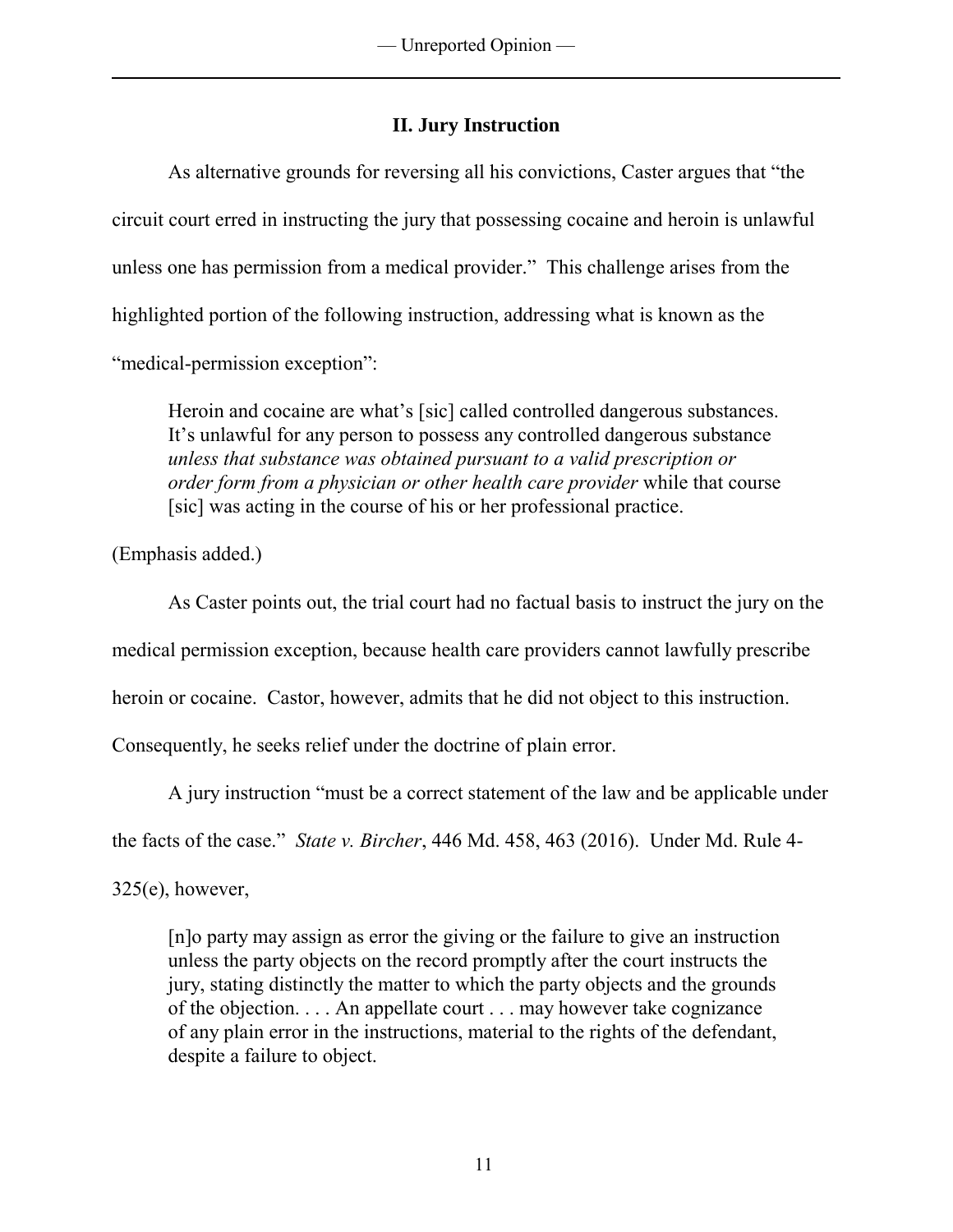This contemporaneous-objection rule serves "to ensure fairness for all parties in a case and to promote the orderly administration of law . . . by requiring counsel to bring the position of their client to the attention of the lower court at the trial so that the trial court can pass upon, and possibly correct any errors." *Robinson v. State*, 410 Md. 91, 103 (2009) (citation and quotation marks omitted). Preservation requirements prevent error that requires re-trial and precludes lawyers from sandbagging the trial judge to obtain "a second 'bite of the apple' after appellate review." *Sydnor v. State*, 133 Md. App. 173, 183 (2000), *aff'd on other grounds*, 365 Md. 205 (2001).

 For these reasons, "appellate invocation of the 'plain error doctrine' 1) always has been, 2) still is, and 3) will continue to be a rare, rare phenomenon." *Morris v. State*, 153 Md. App. 480, 507 (2003). The Court of Appeals has articulated the following four-part test for plain error review:

First, *there must be an error or defect* – some sort of "[d]eviation from a legal rule" – *that has not been intentionally relinquished or abandoned, i.e., affirmatively waived, by the appellant.* Second, the legal error must be clear or obvious, rather than subject to reasonable dispute. Third, the error must have affected the appellant's substantial rights, which in the ordinary case means *he must demonstrate that it "affected the outcome of the . . . proceedings*." Fourth and finally, if the above three prongs are satisfied, the court of appeals has the discretion to remedy the error – *discretion which ought to be exercised only if the error "'seriously affect[s] the fairness, integrity or public reputation of judicial proceedings.'"* Meeting all four prongs is difficult, "as it should be."

*State v. Rich*, 415 Md. 567, 578 (2010) (citations omitted; emphasis added); *see McCree v. State*, 214 Md. App. 238, 271 (2013).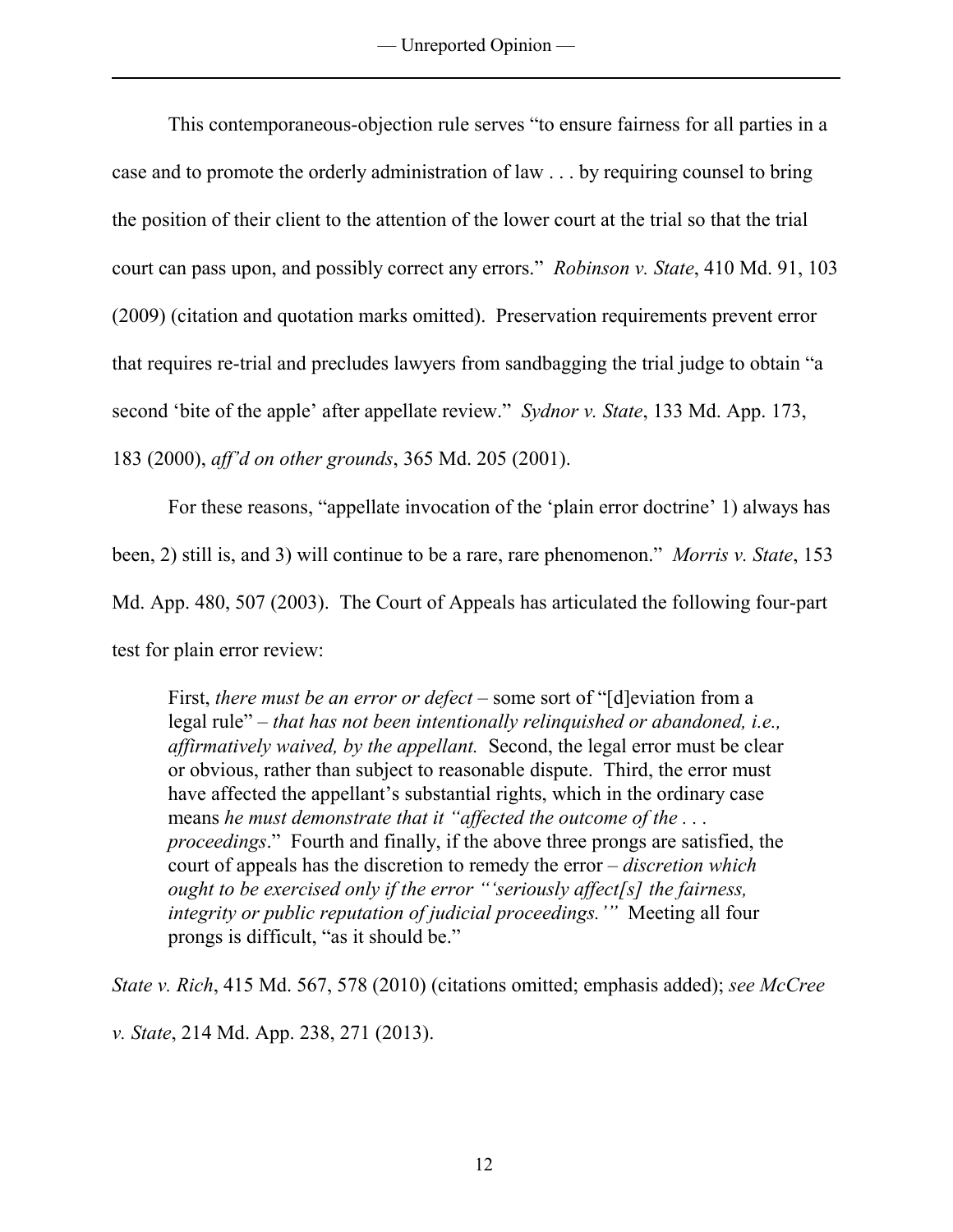— Unreported Opinion —

Because Caster does not satisfy each of the requirements highlighted above, this is not one of those exceedingly rare appeals that warrants review for plain error.

As a threshold matter, Caster affirmatively waived his right to complain about the challenged instruction. The court could easily have corrected the instruction had defense counsel made a timely objection. Yet, after the trial court completed its instructions, Caster's counsel asked only for an additional instruction on Caster's right not to testify and then stated that he had no other objections or exceptions. Plain error review is inappropriate when, in addition to "the simple lack of an objection to the instruction as given," the defendant waives any error by "affirmatively advis[ing] the court that there was no objection to the instruction which the court immediately thereafter gave to the jury." *Booth v. State*, 327 Md. 142, 180 (1992).

 Even if Caster had not affirmatively waived his objection, we would refrain from reviewing the instruction for plain error. While Caster might satisfy the second requirement (of an obvious error) because the medical-permission instruction was inapplicable to his case, he cannot establish the third requirement for plain error relief – that this instruction "affected the outcome of the proceedings." *See Rich*, 415 Md. at 578.

 Caster does not directly contend that the instruction contributed to the guilty verdict. Instead, he complains that the instruction "almost certainly led the jury to consider whether there was evidence indicating that Mr. Caster had medical permission to possess heroin or cocaine." Caster relies on *Brogden v. State*, 384 Md. 631 (2005), as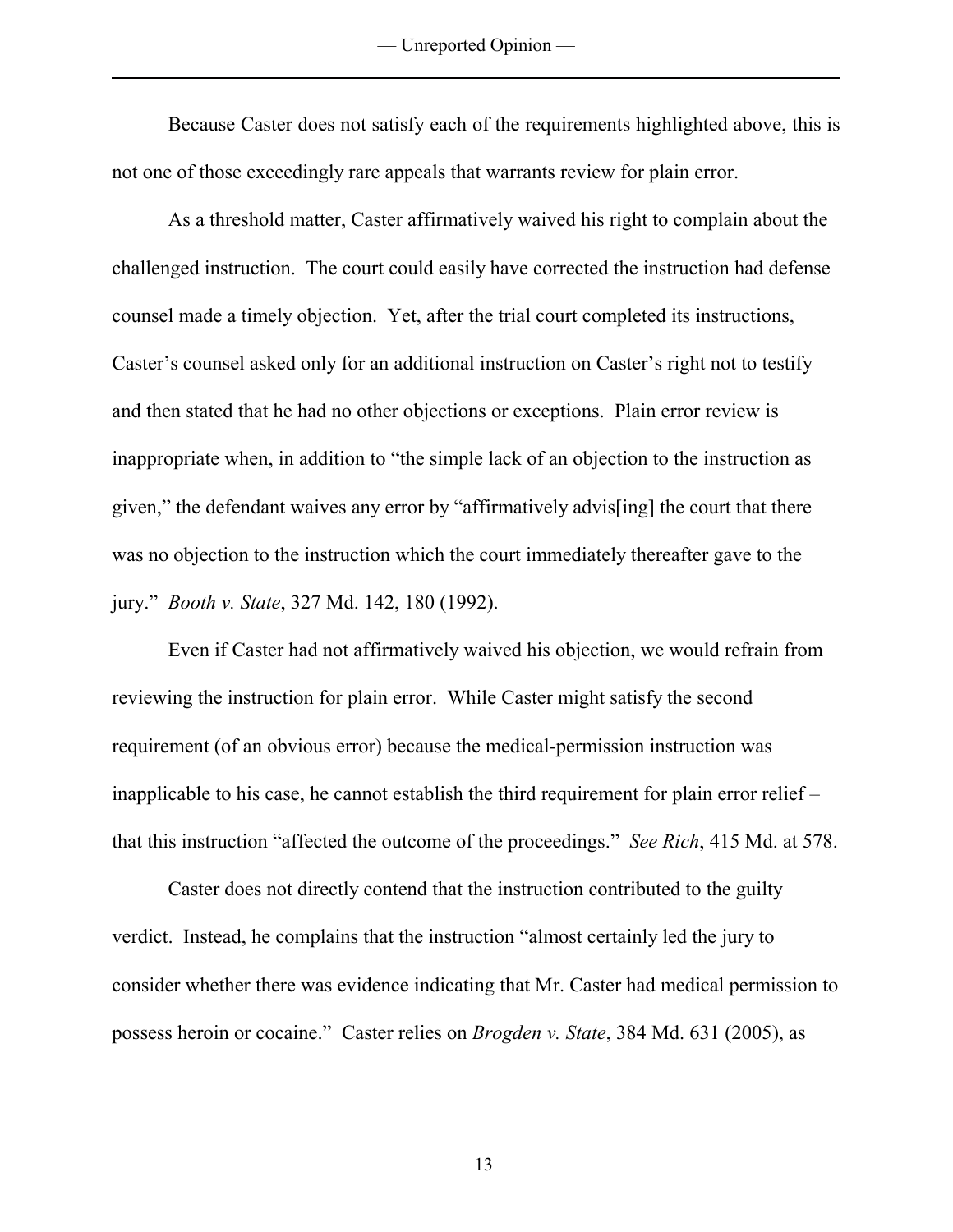support for the proposition that the mere consideration of a superfluous instruction gives rise to prejudice sufficient to warrant reversal.

*Brogden* involved charges of carrying a handgun during a burglary. *Id.* at 632. Over a defense objection, the circuit court gave the jury a supplemental instruction stating that "'[I]t's the burden of the Defendant to prove the existence of the [handgun] license, if one exists, not the State[.]'" *Id.* at 643. The Court of Appeals held that the circuit court committed prejudicial error in giving that instruction because the defendant had not raised the defense that he had a license that entitled him to possess the gun. *Id.* at 644.

The *Brogden* Court first explained that the supplemental instruction was superfluous:

It is clear from the record before us that petitioner never attempted to set forth such an affirmative defense in any pleading or at trial. Nor did the State present any evidence of a license or lack thereof. Issues of a license are entirely absent from the trial prior to the point of the jury's question. Therefore, the trial judge's supplemental instruction to the jury . . . was inappropriately rendered. At that point, the burden was solely on the State to prove beyond a reasonable doubt that petitioner did indeed burglarize [the victim's] apartment and did have a gun on his person during the commission of that crime. Because petitioner chose not to pursue a defense relating to him possessing a license for a handgun (or any defense), there was absolutely no reason for the trial judge, over objection, to instruct the jury as to the law of handgun licenses and its effect on the burden of proof (whatever that effect might be).

*Id.* at 643-44 (footnote omitted).

The Court went on to explain why it was not harmless error to give the superfluous

instruction:

The supplemental jury instructions at issue here were simply not "appropriate" under Md. Rule 4-325 in that they did not state the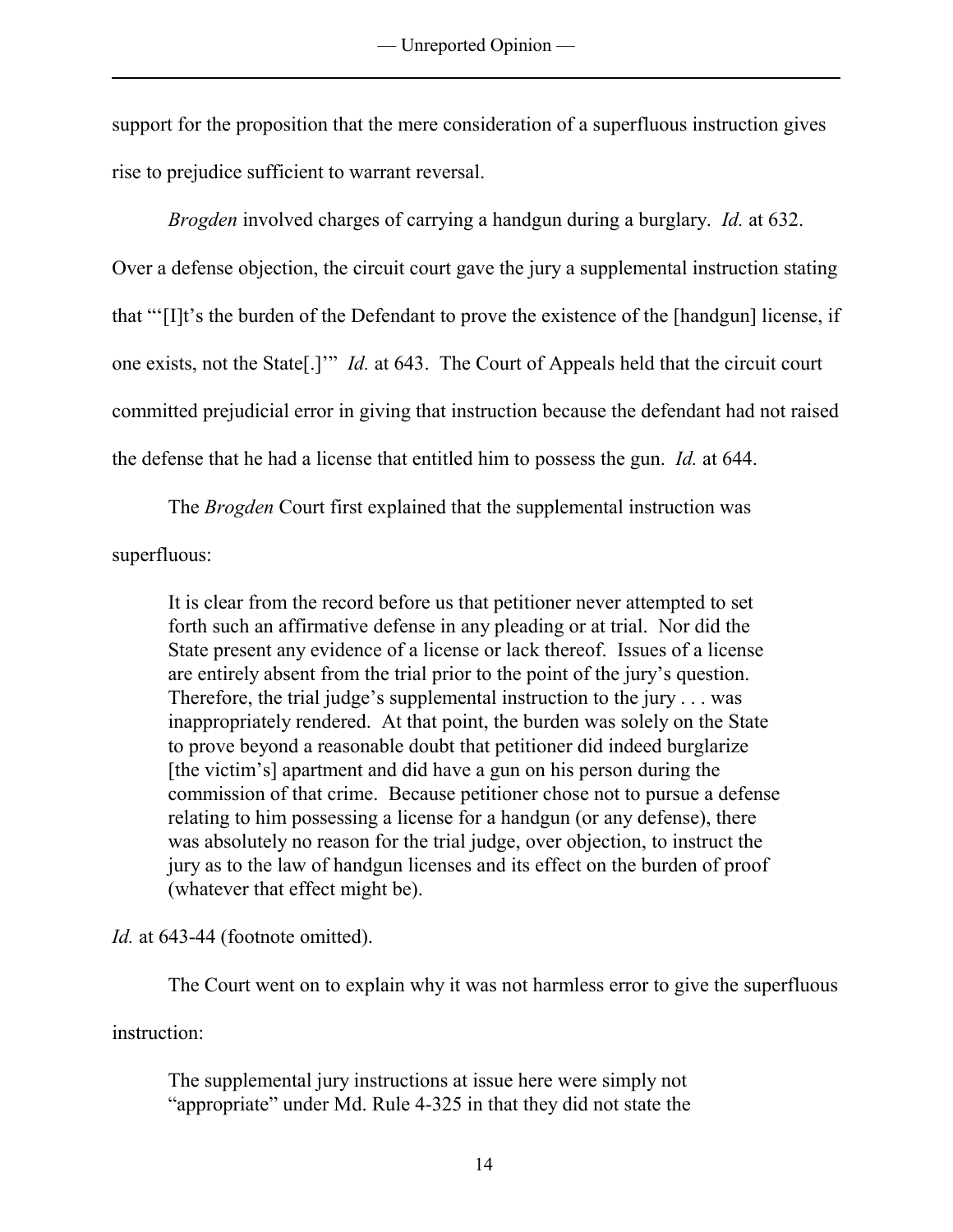"applicable law" as to the issues relating to the handgun charge then properly before the jury for deliberation. *At the point the supplemental instruction was given, the entire burden of proving the commission of that particular crime rested with the State. Petitioner had presented no defense. The jury had already been correctly instructed. To then inform the jury that petitioner had the burden of establishing the existence of a license in order to prevail on a defense that petitioner had never raised, was to impose a burden on petitioner that he never had. Under these circumstances it could not have been harmless.* 

*Id.* at 644 (emphasis added).

*Brogden* is inapposite because, in contrast to the erroneous instruction that imposed a burden to establish a defense that Brogden had not raised, the challenged instruction in this case did not impose any burden on Caster. Even if the jury understood the instruction to mean that a person could obtain a prescription for heroin or cocaine and proceeded to consider whether Caster had such a prescription, it did so in accordance with an instruction that *the State* had the burden to prove, beyond a reasonable doubt, all elements of the charged offenses. *Compare Brogden*, 384 Md. at 644 (holding that trial court erred by erroneously instructing the jury that it was the *defendant's* burden to prove a defense that he had not raised). Unlike *Brogden*, this is not a case in which the superfluous instruction required a defendant to shoulder a burden that he had not agreed to accept. In these circumstances, we cannot say that the superfluous instruction affected the jury's verdict so as to satisfy the third requirement for plain-error review.

 In summary, Caster has satisfied only one of the relevant requirements of the plainerror doctrine. Consequently we need not decide whether to exercise our discretion to remedy the error. *See Rich*, 415 Md. at 578 (appellate court has the discretion to remedy